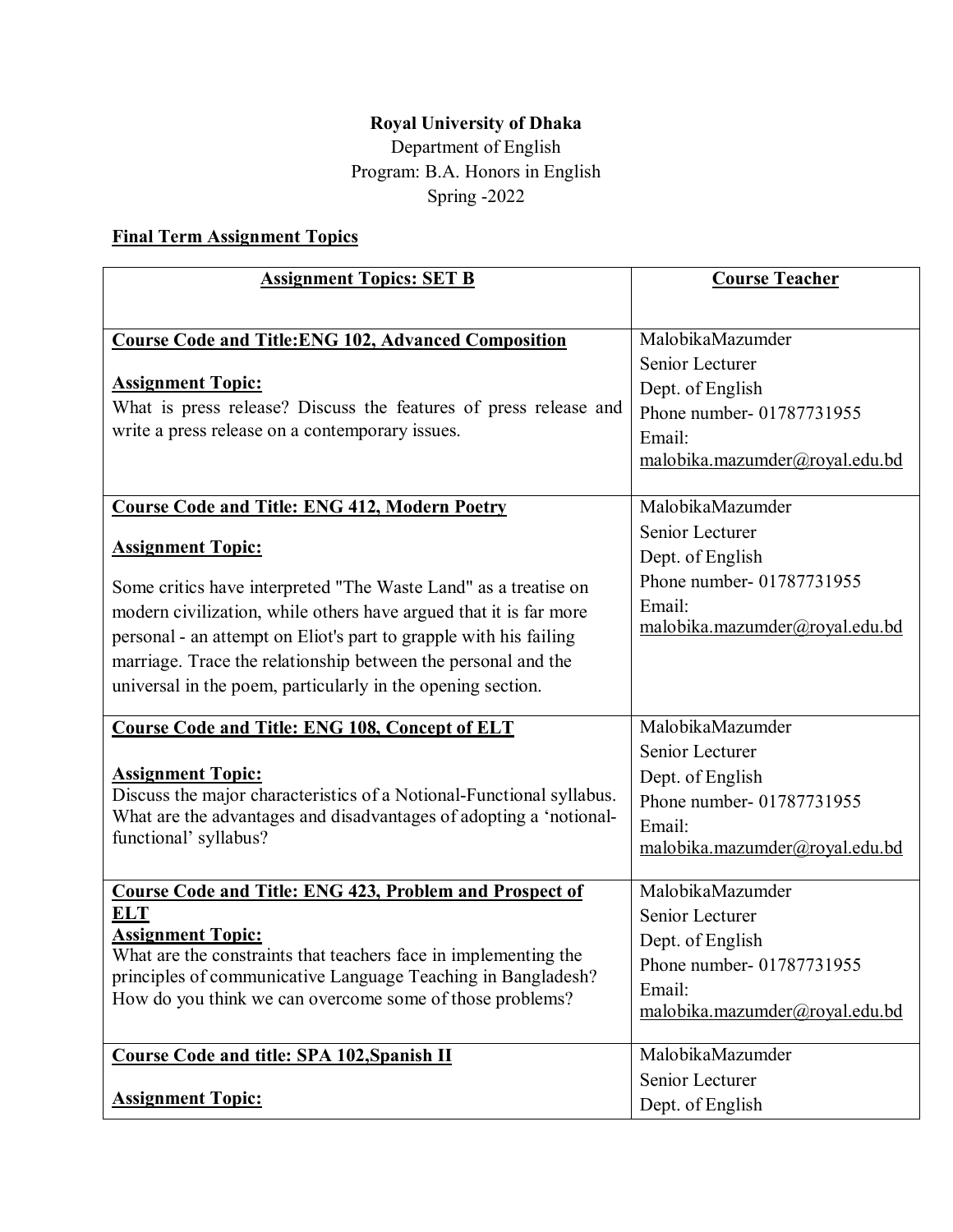| How much do you know about the table manner? Explain the most<br>important table etiquette rules in Spanish.                                                                                                              | Phone number- 01787731955<br>Email:<br>malobika.mazumder@royal.edu.bd                                        |
|---------------------------------------------------------------------------------------------------------------------------------------------------------------------------------------------------------------------------|--------------------------------------------------------------------------------------------------------------|
| <b>Course Code and title: ENG 315, Cultural Studies</b>                                                                                                                                                                   | MalobikaMazumder                                                                                             |
| <b>Assignment Topic:</b><br>Define Cultural and Anarchy. And write a comparative analysis of<br>structuralism and Poststructuralism.                                                                                      | Senior Lecturer<br>Dept. of English<br>Phone number-01787731955<br>Email:<br>malobika.mazumder@royal.edu.bd  |
| Course Code & Title: ENG 201, English Phonetics and                                                                                                                                                                       | MalobikaMazumder                                                                                             |
| <b>Phonology(Self Study)</b><br><b>Assignment Topic:</b><br>Write down a comparative study between phonetic and phonology.<br>Effect of manner of articulation on different types of variances<br>during speech learning. | Senior Lecturer<br>Dept. of English<br>Phone number- 01787731955<br>Email:<br>malobika.mazumder@royal.edu.bd |
| Course Code & Title: SPA 101, Spanish I (Self Study)                                                                                                                                                                      | MalobikaMazumder                                                                                             |
| <b>Assignment Topic:</b><br>Write a memorable story of your life in Spanish.                                                                                                                                              | Senior Lecturer<br>Dept. of English<br>Phone number- 01787731955<br>Email:<br>malobika.mazumder@royal.edu.bd |
| <b>Course Code and title: ENG 100, Basic English (Self Study)</b>                                                                                                                                                         | MalobikaMazumder                                                                                             |
| <b>Assignment Topic:</b> Write a descriptive paragraph on climate<br>change. How are the greenhouse gases detrimental to the<br>environment?                                                                              | Senior Lecturer<br>Dept. of English<br>Phone number- 01787731955<br>Email:<br>malobika.mazumder@royal.edu.bd |
| <b>Course Code &amp; Title: ENG 105, Introduction to Prose and</b>                                                                                                                                                        | MalobikaMazumder                                                                                             |
| <b>Drama(Self Study)</b>                                                                                                                                                                                                  | Senior Lecturer<br>Dept. of English                                                                          |
| <b>Assignment Topic: Consider Arms and the Man as an anti-</b><br>sentimental comedy. Explain the significance of the title of the play<br>"Arms and the Man".                                                            | Phone number-01787731955<br>Email:<br>malobika.mazumder@royal.edu.bd                                         |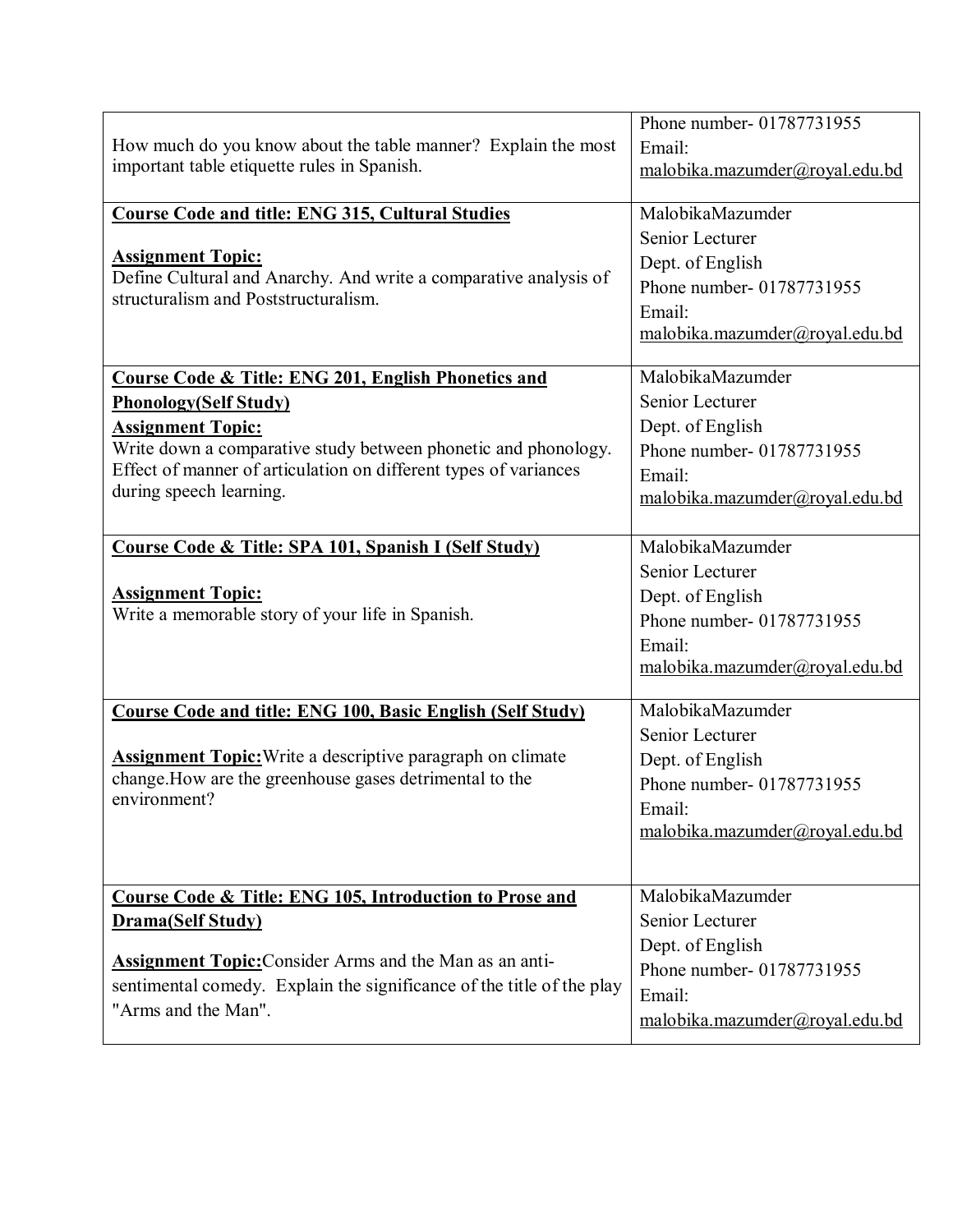| <b>Course Code &amp; Title: ENG 207, Victorian Prose and Poetry:</b>                                | Faria Rahman Khan                  |
|-----------------------------------------------------------------------------------------------------|------------------------------------|
|                                                                                                     | Lecturer                           |
| <b>Assignment Topic:</b>                                                                            | Department of English              |
| What are the main characteristics of Victorian literature? According                                | Contact No: 01703690988            |
| to Ulysses, what does it mean to be a king? Is he happy in that                                     | E-mail:                            |
| role? What kind of a leader does he want to be?                                                     | faria.khan@royal.edu.bd            |
|                                                                                                     |                                    |
| Course Code & Title: ENG 212, Second Language Acquisition:                                          | Faria Rahman Khan                  |
|                                                                                                     | Lecturer                           |
| <b>Assignment Topic:</b>                                                                            | Department of English              |
| What do you understand by second language acquisition? Discuss                                      | Contact No: 01703690988            |
| about the Discourse theory and the Universal Grammar theory.                                        | E-mail:                            |
|                                                                                                     | faria.khan@royal.edu.bd            |
|                                                                                                     |                                    |
| Course Code & Title: ENG 416, Chaucer to Fielding:                                                  | Faria Rahman Khan                  |
| <b>Assignment Topic:</b>                                                                            | Lecturer                           |
|                                                                                                     | Department of English              |
| Describe the major features of the Age of Chaucer. Who is                                           | Contact No: 01703690988            |
| Archimago, and what is his significance in The Faerie Queene?                                       | E-mail:                            |
|                                                                                                     | faria.khan@royal.edu.bd            |
| Course Code & Title: ENG 202, History of English Language:                                          | Sadia Sultana                      |
|                                                                                                     | Lecturer                           |
| <b>Assignment Topic:</b>                                                                            | Department of English              |
|                                                                                                     |                                    |
| When did Early modern English end? Why is it called the early<br>modern period? Write a comparative | Mobile: 01799-608120               |
| study between contemporary English and modern English.                                              | E-mail: sadia.sultana@royal.edu.bd |
|                                                                                                     |                                    |
| Course Code & Title: ENG 401, Introduction to Literary                                              | Sadia Sultana                      |
| <b>Theory:</b>                                                                                      | Lecturer                           |
|                                                                                                     | Department of English              |
| <b>Assignment Topic:</b>                                                                            |                                    |
| Who is the father of post structuralism? How is post structuralism                                  | Mobile: 01799-608120               |
| different from structuralism? Whatare the important features of post                                | E-mail: sadia.sultana@royal.edu.bd |
| structuralism?                                                                                      |                                    |
|                                                                                                     |                                    |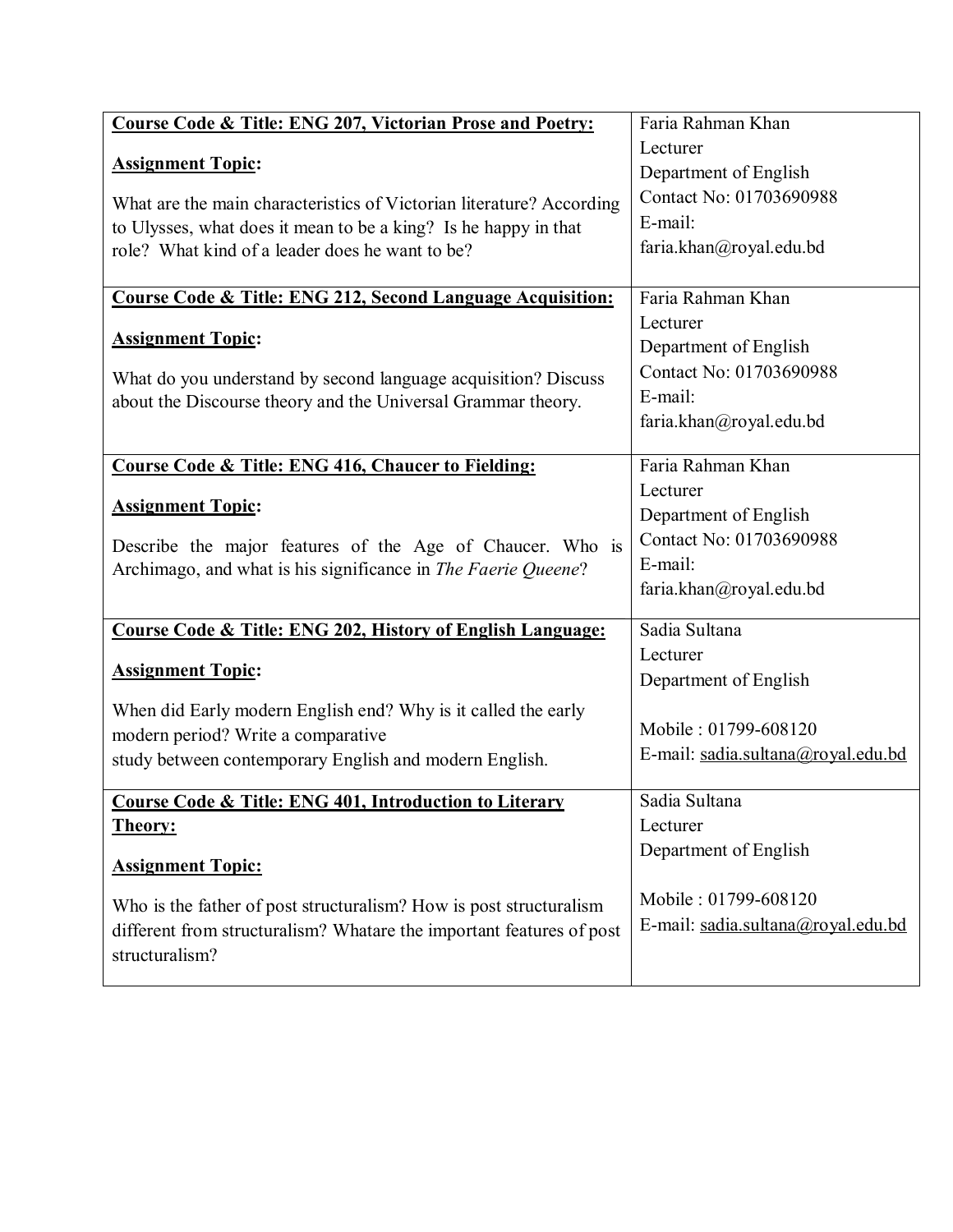| <b>Course Code &amp; Title: ENG 314, Classics in Translation</b>         | Sadia Sultana                      |
|--------------------------------------------------------------------------|------------------------------------|
| <b>Assignment Topic:</b>                                                 | Lecturer                           |
| Although Agamemnon's appearance in the play is very short, yet           | Department of English              |
| the title bears his name. Shouldn't ithas been Clytemnestra who          |                                    |
| plays the most vital role from the beginning to the end in               | Mobile: 01799-608120               |
| Agamemnon .Giveyour statement on opinion on this.                        | E-mail: sadia.sultana@royal.edu.bd |
|                                                                          |                                    |
| Course Code & Title: ENG 305, Literary Criticism and                     | Sadia Sultana                      |
| <b>Analysis</b>                                                          | Lecturer                           |
| What is touchstone? Discuss Touchstone's method on The Study of          | Department of English              |
| poetry by Matthew Arnold.                                                |                                    |
|                                                                          | Mobile: 01799-608120               |
|                                                                          | E-mail: sadia.sultana@royal.edu.bd |
| Course Code & Title: ENG 101, Developing English skill I(A)              | Sadia Sultana                      |
| <b>Assignment Topic:</b>                                                 | Lecturer                           |
| Define Paragraph. What are the types of a paragraph? How do you          | Department of English              |
| develop your paragraph?                                                  |                                    |
|                                                                          | Mobile: 01799-608120               |
|                                                                          | E-mail: sadia.sultana@royal.edu.bd |
|                                                                          |                                    |
| Course Code & Title: ENG 304, Romantic Poetry (Self Study)               | Sadia Sultana                      |
|                                                                          | Lecturer                           |
| <b>Assignment Topic:</b>                                                 | Department of English              |
| How does John keats treat melancholy in Ode to Melancholy.               |                                    |
|                                                                          | Mobile: 01799-608120               |
|                                                                          | E-mail: sadia.sultana@royal.edu.bd |
|                                                                          |                                    |
| <b>Course Code &amp; Title: ENG107, Introduction to Linguistics(Self</b> | Sadia Sultana                      |
| Study)                                                                   | Lecturer                           |
|                                                                          | Department of English              |
| <b>Assignment Topic:</b>                                                 |                                    |
| What is morphology? Discuss the word formation process in                | Mobile: 01799-608120               |
| English.                                                                 | E-mail: sadia.sultana@royal.edu.bd |
|                                                                          |                                    |
|                                                                          |                                    |